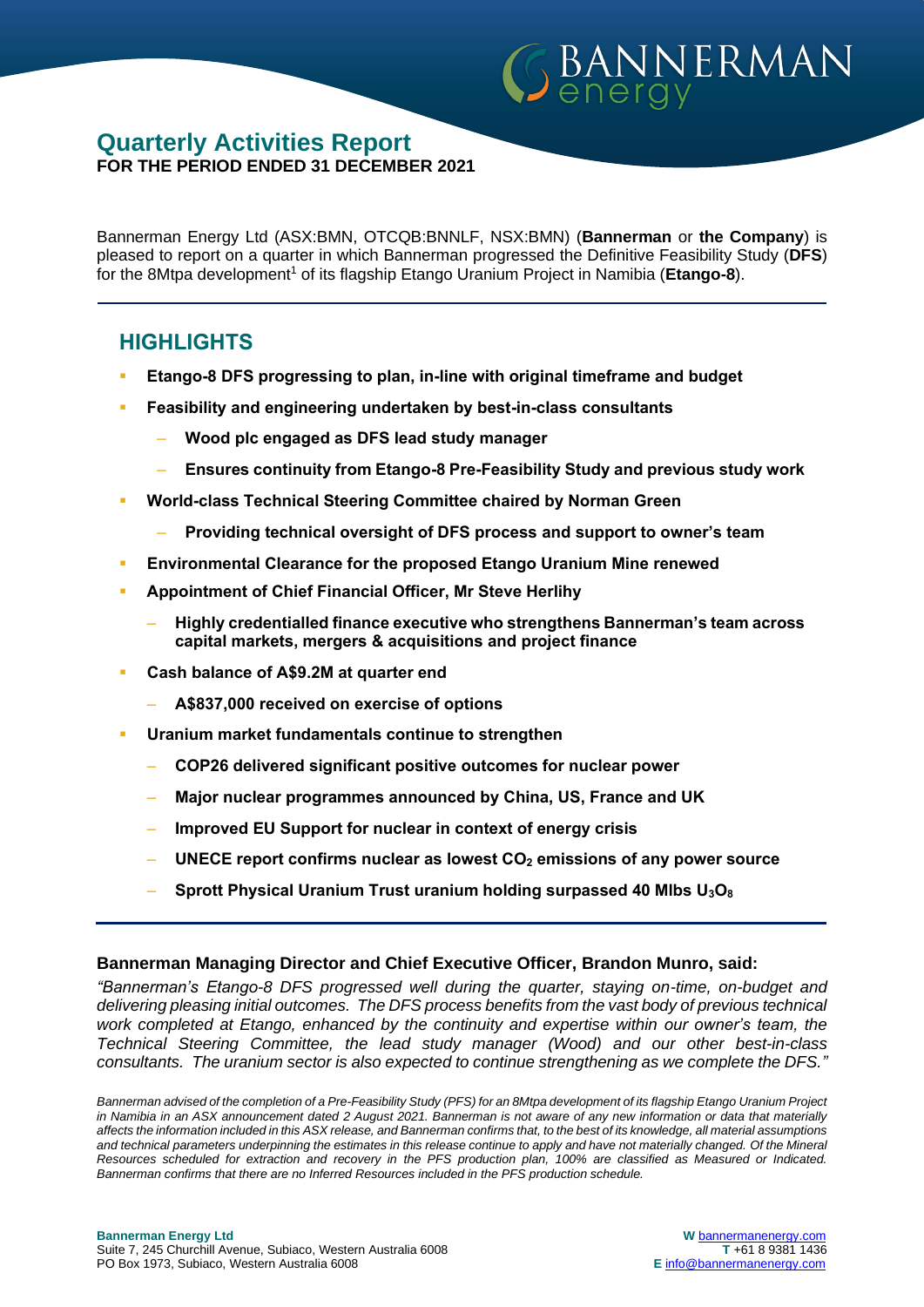

# **Etango-8 Uranium Project (Bannerman 95%)**

#### **Etango-8 DFS progressing to plan**

During the quarter, the Etango-8 Definitive Feasibility Study (**DFS**) progressed to plan across all key workstreams. Process flow sheet design and process plant geotechnical field work is now complete. The DFS remains on schedule to the original timetable, with targeted completion in 3Q CY2022. The DFS also remains on budget (total estimated DFS cost of approximately A\$4M, excluding internal costs).

Although Etango-8 is a large-scale project, and its projected production rate is amongst the largest uranium projects in prospective development globally, the DFS is being undertaken on an accelerated timeframe for a relatively modest budget. This is because the DFS benefits from a vast body of previous technical work undertaken since 2007 at Etango, with extensive resource drilling, geotechnical, metallurgical and environmental work already complete.

#### **Wood plc appointed as lead study manager**

Bannerman appointed Wood plc (**Wood**) as lead study manager with overall responsibility to manage DFS consultants and produce the Etango-8 DFS report. Wood is also undertaking process plan design and related infrastructure, plant capital and operating cost estimates.

Wood is a global leader in the delivery of project, engineering and technical services, with offices in all major resource centres including Perth and Johannesburg. Wood, through its legacy companies Amec and Amec Foster Wheeler, has been involved with the Etango Project since 2009, including the original Etango Definitive Feasibility Study based on a 20 Mtpa mine and heap leach process throughput (2012), as well as a DFS Optimisation Study (2015), a Processing Options Study (2017) and the Etango-8 Pre-Feasibility Study (2021). In addition to the value of this continuity and context, Wood has ensured that the key technical experts involved in that work, who are all leaders in their respective fields, are engaged during the DFS.

Bannerman engaged Qubeka Mining Consultants CC (**Qubeka**) to complete the geological review, pit inventory estimates and mine planning. Qubeka is a specialist mining engineering firm with deep experience in deposits similar to Etango. Qubeka was also engaged to complete these workstreams for the Etango-8 Scoping Study (2020) and PFS (2021).

A. Speiser Environmental Consultants has overall responsibility for the environmental and social impacts and management and are providing oversight on community and stakeholder liaison, supported by Urban Green (powerline environmental assessment) and Namisun Environmental Projects (mine closure planning).

The DFS is further supported by Addiza Power (external electricity supply), Genis Business Consulting and Lund Consulting Engineers (external water infrastructure), and Fivemark Partners (commercial and strategic advisory).

The high degree of continuity of key consultants has seen initial workstreams undertaken efficiently and with strong outcomes.

#### **World-class Technical Steering Committee appointed**

During the quarter Bannerman appointed a Technical Steering Committee to oversee and support the owner's team management of the Etango-8 DFS. The Committee is chaired by Norman Green and comprised of experts in their respective fields: John Turney, Mike Leech and Bannerman Chief Executive Officer, Brandon Munro.

Norman Green is an engineer with more than 35 years' experience including considerable expertise commissioning mines in Southern Africa. Most relevantly, he led the feasibility, environmental and construction phases of the large-scale Husab uranium mine in Namibia as CEO of Swakop Uranium,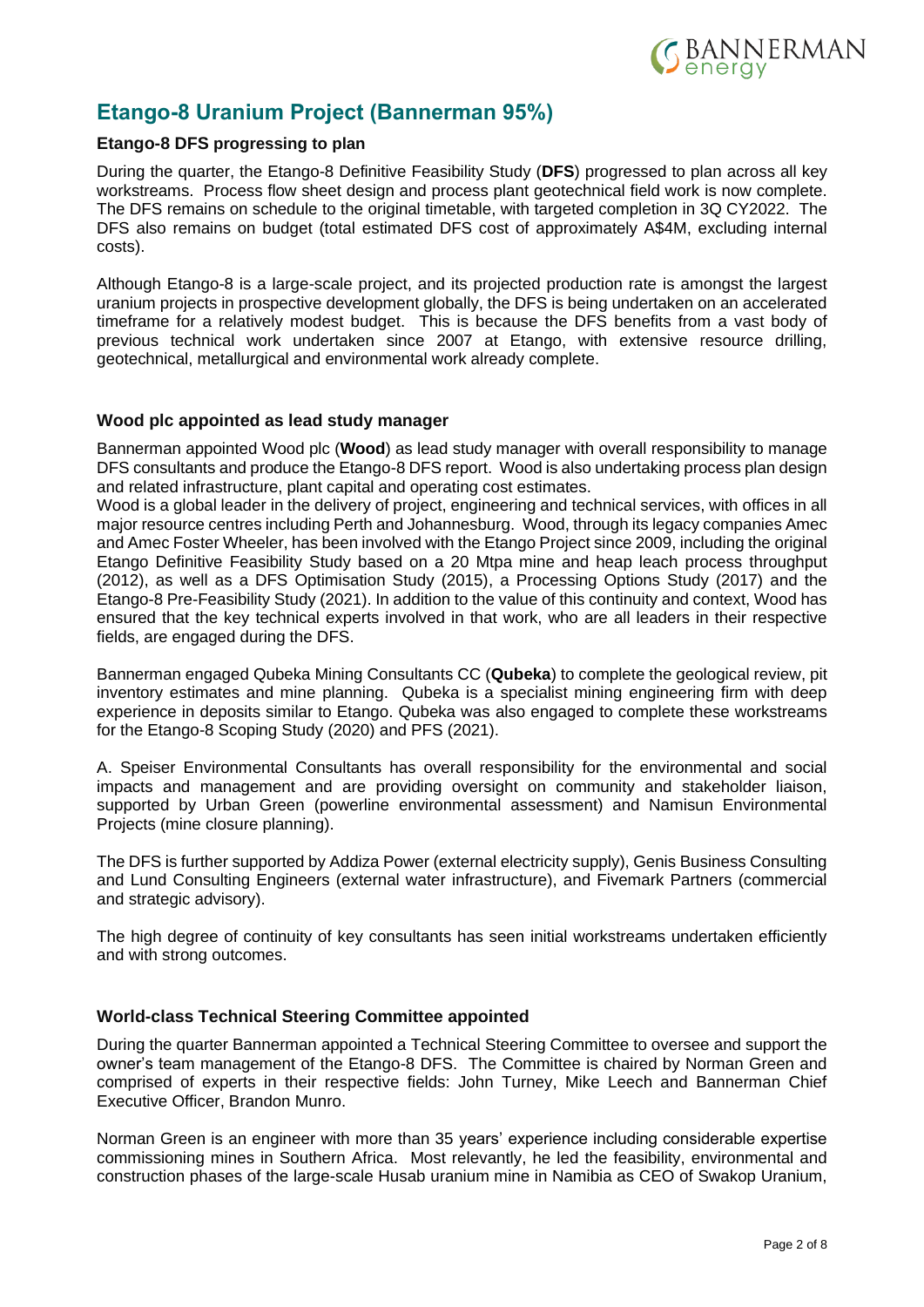

a subsidiary of Extract Resources Ltd, before handing over to CGN following their takeover of Extract in 2012. Amongst numerous other resources projects in Africa, he led the construction and commissioning of the Skorpion Zinc mine and refinery project in Namibia and consulted to NamDeb on operational improvements at the Elizabeth Bay diamond mine, also in Namibia. Mr Green's deep project development experience, extensive networks, detailed knowledge of the Namibian operating environment and direct experience developing a Namibian uranium mine provide ideal oversight and input for the Etango-8 DFS process and subsequent development pathway. Mr Green has lived in Namibia since 2009.

John Turney is an engineer with more than 40 years' resources industry experience including extensive experience in project development, mineral processing and mining operations. As Bannerman's Project Director from 2008-2015, Mr Turney oversaw the original Etango PFS (2009), DFS (2012) and DFS Optimisation Study (2015). Mr Turney's executive experience prior to Bannerman included an extensive role as Vice President, Capital Projects (Global) for Barrick, which saw him build deep expertise in the feasibility, development and commissioning of mining projects in Africa and elsewhere.

Mike Leech is a respected statesman of the Namibian mining industry and offers a deep understanding of the Namibian operating, political and social-environmental landscape. He is a past President of the Namibian Chamber of Mines and past Chairman of the Namibian Uranium Association. Mr Leech was Managing Director of Rossing Uranium Ltd, then the largest uranium mine in the world, until he retired in 2011. Mr Leech commenced working in the uranium sector in 1982 and is currently Chairman of Bannerman Mining Resources (Namibia) and a non-executive director of Bannerman.

The Technical Steering Committee meets weekly with Bannerman's owner's team lead, Werner Ewald and Wood's lead project manager, together with other invited consultants as required.

#### **Etango Uranium Mine environmental approval renewed**

prepared to high international standards and subjected to peer review.

The Company advised during the quarter that the Namibian Ministry of Environment, Forestry and Tourism has renewed the Environmental Clearance for the proposed Etango Uranium Mine. Bannerman commenced baseline environmental studies in 2008 and has continued baseline monitoring of groundwater and air quality over subsequent years. In 2009 the Etango Environmental and Social Impact Assessment (**ESIA**) and Environmental and Social Management Plan (**ESMP**) were

The Environmental Clearance for the proposed Etango Uranium Mine was granted in 2012 and has been renewed on two previous occasions. This renewal is valid for a further 3-year period to September 2024.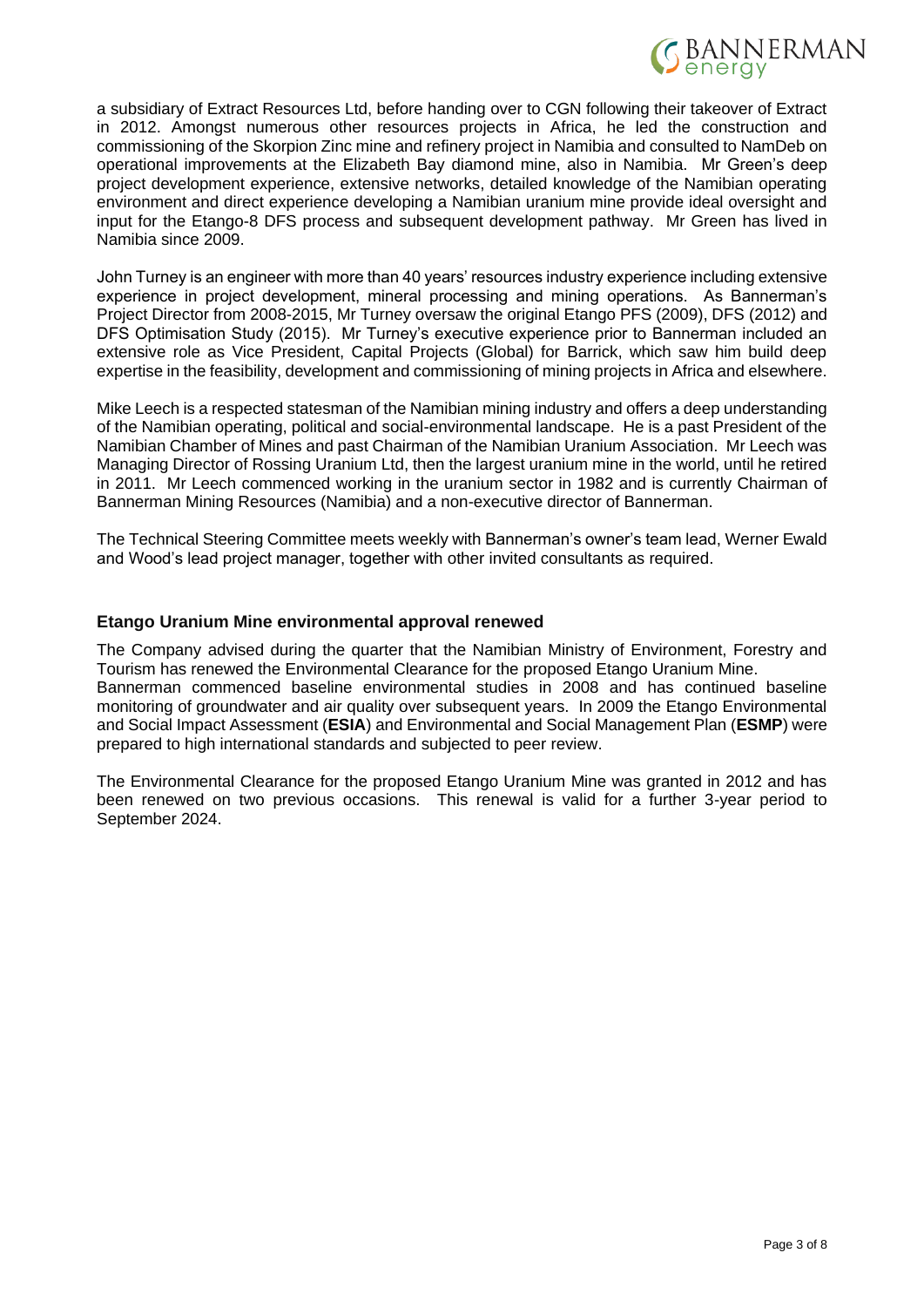

# **Corporate**

#### **Cash balance of A\$9.2 million and continued focus on prudent cost control**

Bannerman's cash balance at 31 December 2021 was A\$9.2 million (30 September 2021: A\$9.6 million). The Company has no debt (other than typical creditor balances) or convertible instruments.

Cash inflows for the quarter benefitted from A\$837,000 received on exercise of options. Total exploration and development expenditure for the quarter was A\$684,000, which included work on the DFS.

Management continues to maintain a focus on prudent cost control. For the purpose of item 6.1 of the Appendix 5B, the aggregate payments during the quarter to related parties (totalling A\$188,000) were comprised of directors' fees and salary.

#### **Appointment of Chief Financial Officer and change of Company Secretary**

Subsequent to the end of the quarter, the Company advised that Mr Steve Herlihy commenced as Chief Financial Officer and Company Secretary with effect from 24 January 2022. Mr Herlihy is a Chartered Accountant with over 30 years' professional experience. His extensive background in the resources sector includes several roles within BHP Limited, commencing as global Financial Controller for BHP Iron Ore before progressing to special project roles. As part of BHP's Strategy and Innovation leadership team, Mr Herlihy led a team of analysis and improvements specialists that focussed on operational and supply chain effectiveness. Prior to joining BHP, Mr Herlihy held senior commercial, finance and business development roles within tier one global resources businesses including Newmont Corporation, Newcrest Mining, Normandy Mining, WMC Resources and Placer Dome/Barrick Gold.

More recently, Mr Herlihy was a partner of a national accounting and advisory firm that was part of a top-ten global accounting network. As leader of their Consulting and Corporate Finance Advisory Practice, he specialised in investment evaluation, strategic planning, business transformation, corporate governance, risk management and compliance advisory to a range of listed and unlisted clients.

Mr Herlihy has deep, hands-on experience in project finance and M&A activities. His broad transactional experience ranges from negotiating small joint venture agreements through to lead commercial roles on large-scale multinational transactions.

Mr Herlihy holds a Bachelor of Business (Accounting) from Curtin University, a Graduate Diploma in Applied Finance and Investment from the Financial Services Institute of Australia and a Masters of Business Administration (MBA) from Deakin University.

Mr Herlihy replaces Mr Rob Orr, who served as Company Secretary and Chief Financial Officer for two years.

#### **No disruption to Bannerman operations from COVID-19**

The Company has not experienced any significant disruption to its business or operations as a result of measures taken to date in either Namibia or Australia in response to the COVID-19 pandemic. Bannerman continues to implement various measures to protect Bannerman employees, their families and the broader community from transmission of the COVID-19 virus.

#### **Cancellation and issue of securities during the quarter**

The Company advised during the quarter that the following securities in Bannerman were cancelled or issued: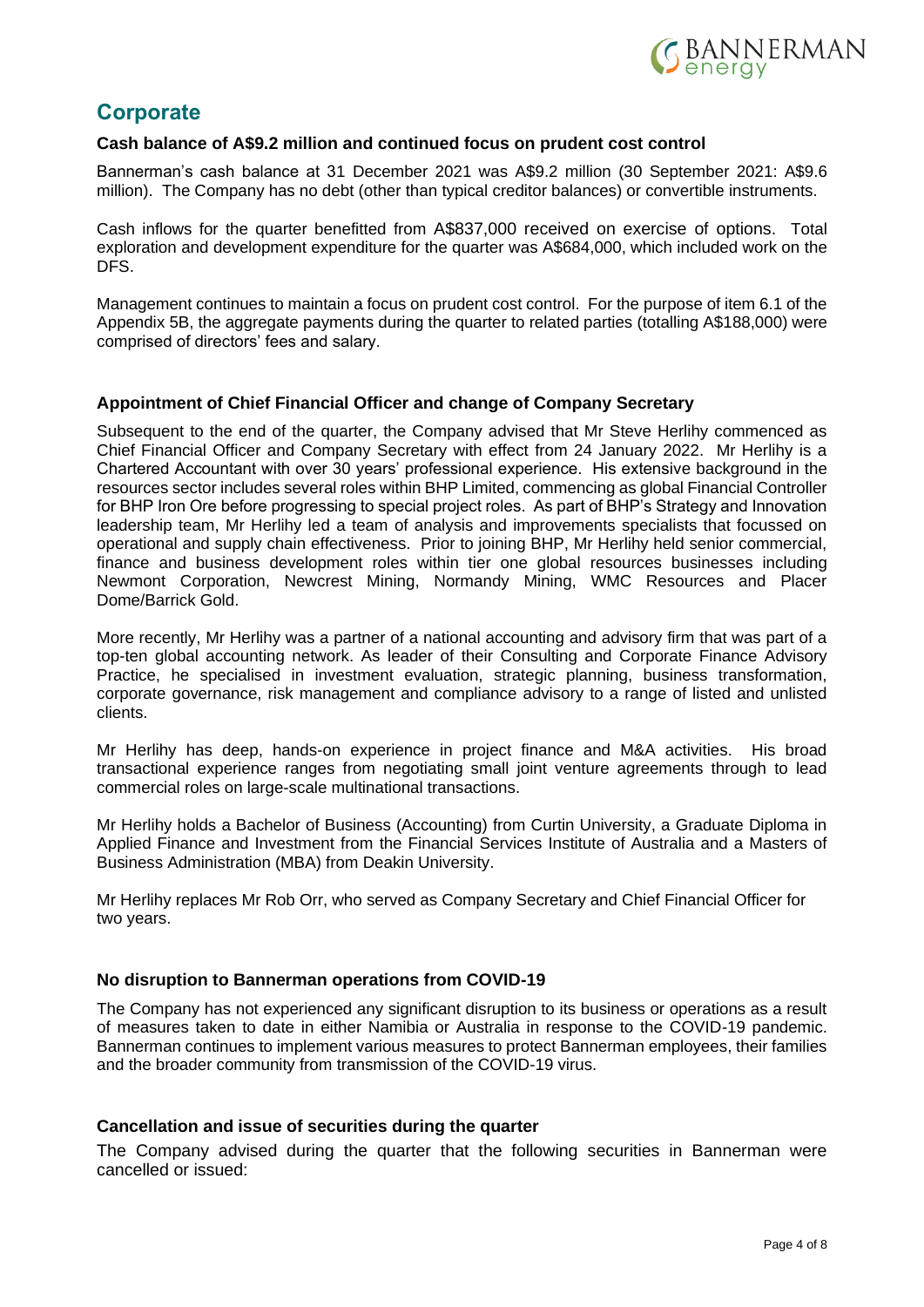

- 12,597,400 unlisted options were exercised with cash of A\$837,000 received on exercise.
- **2,204,517 unlisted employee performance rights have, pursuant to the terms of the Employee** Incentive Plan (**EIP**), been forfeited and cancelled following non-satisfaction of the relevant performance criteria.
- 14,346,425 fully paid ordinary shares were issued upon vesting of unlisted employee performance rights in accordance with the terms of the EIP and Non-Executive Director Share Incentive Plan (**NEDSIP**).
- 4,673,500 unlisted performance rights and 1,387,800 unlisted options were granted in accordance with the EIP and NEDSIP as approved by shareholders on 22 November 2019 and 19 November 2021.

#### **Block trade completed**

The Company announced on 19 October 2021 that a total of 75 million Bannerman shares were sold to two institutional investors via a block trade undertaken at A\$0.34 per share. The transacted shares were held by Bannerman major shareholder and Non-Executive Director, Mr Clive Jones, Managing Director, Mr Brandon Munro, and Non-Executive Chairman, Mr Ronnie Beevor.

#### **Issued securities**

At the date of this report, the Company has on issue 1,231,761,603 fully paid ordinary shares, 35,715,159 performance share rights and 11,285,800 unlisted options. The share rights and options are subject to various performance targets and continuous employment periods.

#### **Annual General Meeting**

The Company held its Annual General Meeting (AGM) on 19 November 2021. As previously announced, the proposed Resolution 4 (Approval of 10% Placement Facility) was withdrawn due to the Company's market capitalisation exceeding A\$300 million and as such making the Company an ineligible entity under the ASX Listing Rule 7.1A. All resolutions put to the meeting were passed by poll.

## **Uranium market**

The outlook for nuclear power strengthened further during the quarter, with COP26 in Glasgow providing a platform to highlight nuclear power's crucial contribution to climate mitigation, energy security and a just energy transition in the developing world. A number of important announcements were made during and after the conference, including:

- China announced a plan to build at least 150 nuclear reactors in the next 15 years, at an estimated cost of up to US\$440 billion. In early 2021, China singled out nuclear power as the only energy source with specific targets in its 14<sup>th</sup> Five Year Plan, indicating the importance of nuclear power to China's goal of carbon neutrality by 2060.
- The US Congress passed the Bipartisan Infrastructure Deal, which included more than US\$62 billion for the US Department of Energy (DOE), including US\$6 billion for the Civilian Nuclear Credit program to prevent premature retirement of existing nuclear power plants and US\$2.5 billion for advanced nuclear reactors.
- The UK continued its clean energy transition towards nuclear power, with Minister for Energy, Clean Growth and Climate Change, Greg Hands telling the Nuclear2021 conference in London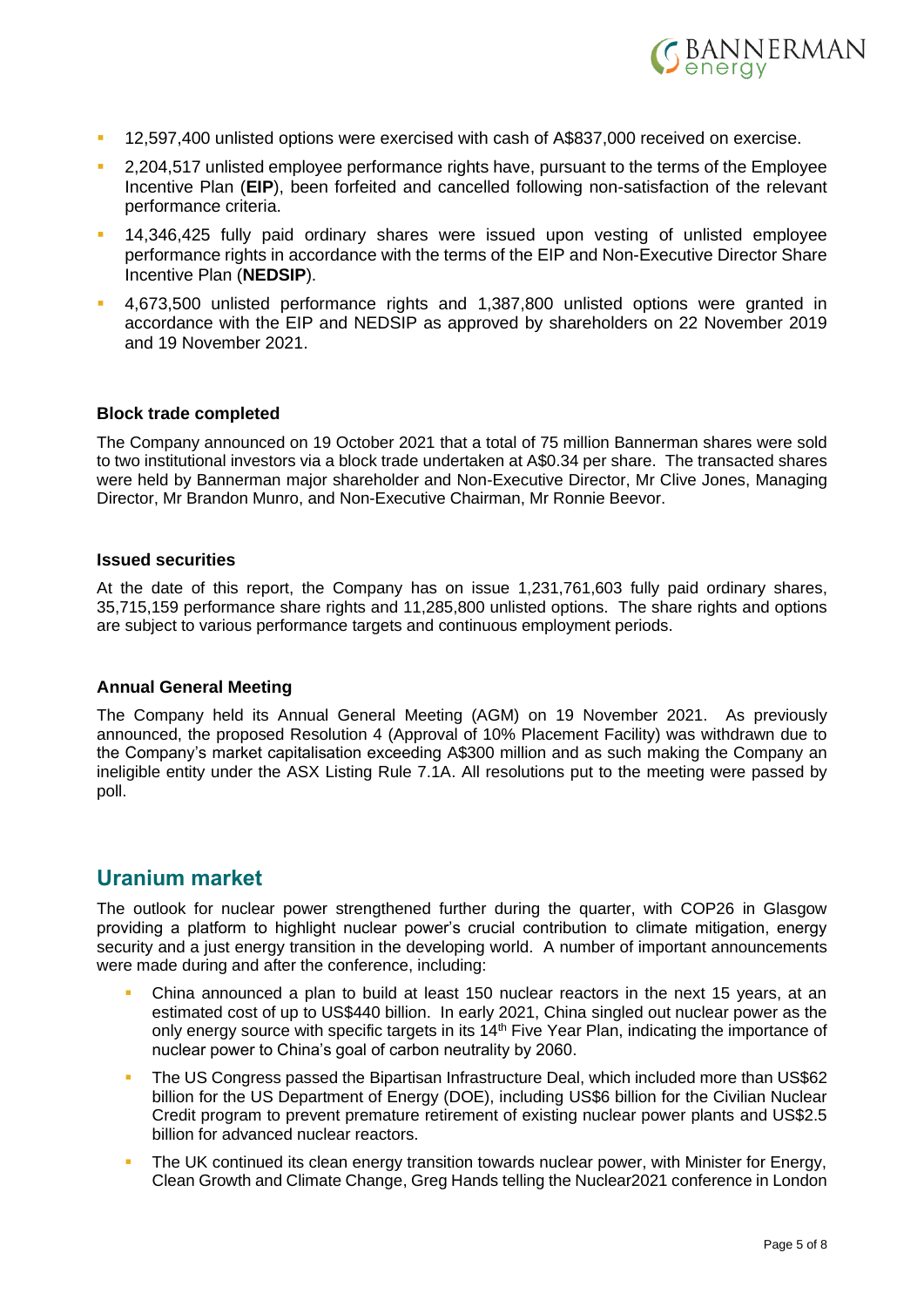

that the UK government is on *"a mission for fission"*. Mr Hands said *"the world is waking up to the role nuclear will play in tackling climate change. And the UK is taking a central role in rousing the globe from its slumber."*

▪ After announcing the France 2030 plan for re-industrialisation, including a programme to demonstrate SMR technology and mass production of hydrogen from nuclear this decade, French President Macron announced that France will build new conventional reactors to aid the nation's goals to lower its dependence on foreign energy supplies, meet carbon emissions targets, and keep prices under control. President Macron said *"We are going, for the first time in decades, to relaunch the construction of nuclear reactors in our country and continue to develop renewable energies."*

The uranium sector's appeal to generalist investors continued to grow during the quarter, with several important developments:

- Sprott Physical Uranium Trust (SPUT) upsized its At-The-Market (ATM) capital raising facility to US\$3.5 billion. By quarter end, SPUT had raised approximately US\$1 billion since the ATM became operational on 18 August 2021. SPUT had increased its total uranium holdings to 42.3 Mlbs  $U_3O_8$  by 31 December 2021.
- Yellow Cake plc raised US\$150M to fund the acquisition of 3 Mlbs  $U_3O_8$ , taking Yellow Cake's total uranium holdings to almost 19 Mlbs  $U_3O_8$ .
- Sprott Asset Management signalled further commitment to the uranium sector by agreeing to purchase the North Shore Indices Pure-Play uranium ETF, URNM. Settlement is expected in the first quarter of 2022, once all conditions have been met. The ETF will then be re-branded as the Sprott Uranium Miners ETF.
- A new physical uranium investment vehicle, ANU Energy OEIC Limited, commenced operations. ANU Energy was formed by Kazatomprom and the National Investment Corporation of the Bank of Kazakhstan with initial joint investments of US\$50 million ahead of a US\$500M raising to be undertaken by manager, Genchi Global Limited.

Nuclear Energy was confirmed as having the lowest lifecycle carbon emissions of any energy source (including renewables) by the United Nations Economic Commission for Europe (UNECE) in its report, *Lifecycle Assessment of Electricity Generation Options*, published during the quarter.

## **This ASX release was authorised on behalf of the Bannerman Board by:**

Brandon Munro, Managing Director and Chief Executive Officer

27 January 2022

| <b>Investors</b>                         | <b>Media</b>                    |  |
|------------------------------------------|---------------------------------|--|
| <b>Brandon Munro</b>                     | <b>Michael Vaughan</b>          |  |
| <b>Chief Executive</b><br><b>Officer</b> | <b>Fivemark Partners</b>        |  |
|                                          | +61 422 602 720                 |  |
| +61 8 9381 1436                          | michael.vaughan@fivemark.com.au |  |
| info@bmnenergy.com                       |                                 |  |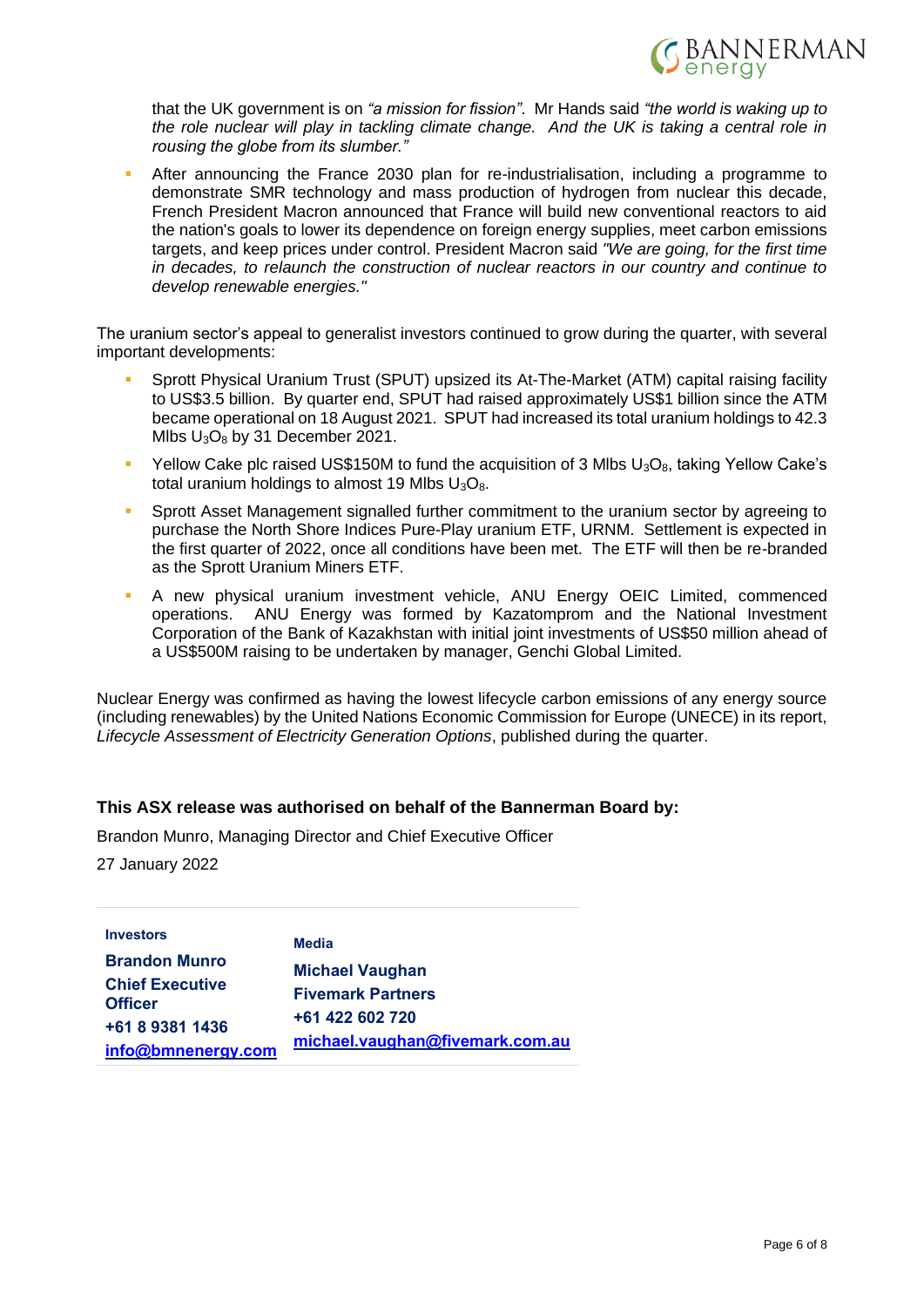

# **ABOUT BANNERMAN ENERGY (ASX:BMN, OTCQB:BNNLF)**

Bannerman Energy Ltd is a uranium development company listed on the Australian, OTC Markets and Namibian stock exchanges. Its flagship asset is the advanced Etango Uranium Project located in the Erongo Region of Namibia. Bannerman has long established itself as an Environmental, Social and Governance (ESG) leader in the uranium and nuclear energy sector.

Etango has benefited from extensive exploration and feasibility activity over the past 15 years. The Etango tenements possess a globally large-scale uranium mineral resource<sup>1</sup>. A 20Mtpa development at Etango was the subject of a Definitive Feasibility Study (DFS) completed in 2012 and a DFS Optimisation Study completed in 2015<sup>2</sup>. Bannerman constructed and operated a Heap Leach Demonstration Plant at Etango, which comprehensively de-risked the acid heap leach process to be utilised on the Etango ore.

Namibia is a premier uranium investment jurisdiction, with a 45-year history of uranium production and export, excellent infrastructure and support for uranium mining from both government and community. As the world's fourth largest producer of uranium, Namibia is an ideal development jurisdiction boasting political stability, security, a strong rule of law and an assertive development agenda.

Etango has environmental approvals for the proposed mine and external mine infrastructure, based on a 12-year environmental baseline. Bannerman is a CSR leader within Namibia and exercises bestpractice governance in all aspects of its business.

In August 2021, a Pre-Feasibility Study (PFS) was completed on Etango-8. The PFS confirmed that this accelerated, streamlined project is strongly amenable to development – both technically and economically. A DFS on Etango-8 has commenced with expected completion in 3Q CY2022.



1 Refer to Section 3 of Bannerman's ASX release dated 2 August 2021, *Etango-8 Project Pre-Feasibility Study*. Bannerman confirms that it is not aware of any new information or data that materially affects the information included in that release. All material assumptions and technical parameters underpinning the estimates in that ASX release continue to apply and have not materially changed.

2 Refer to Bannerman's ASX release dated 11 November 2015, *Outstanding DFS Optimisation Study Results*.